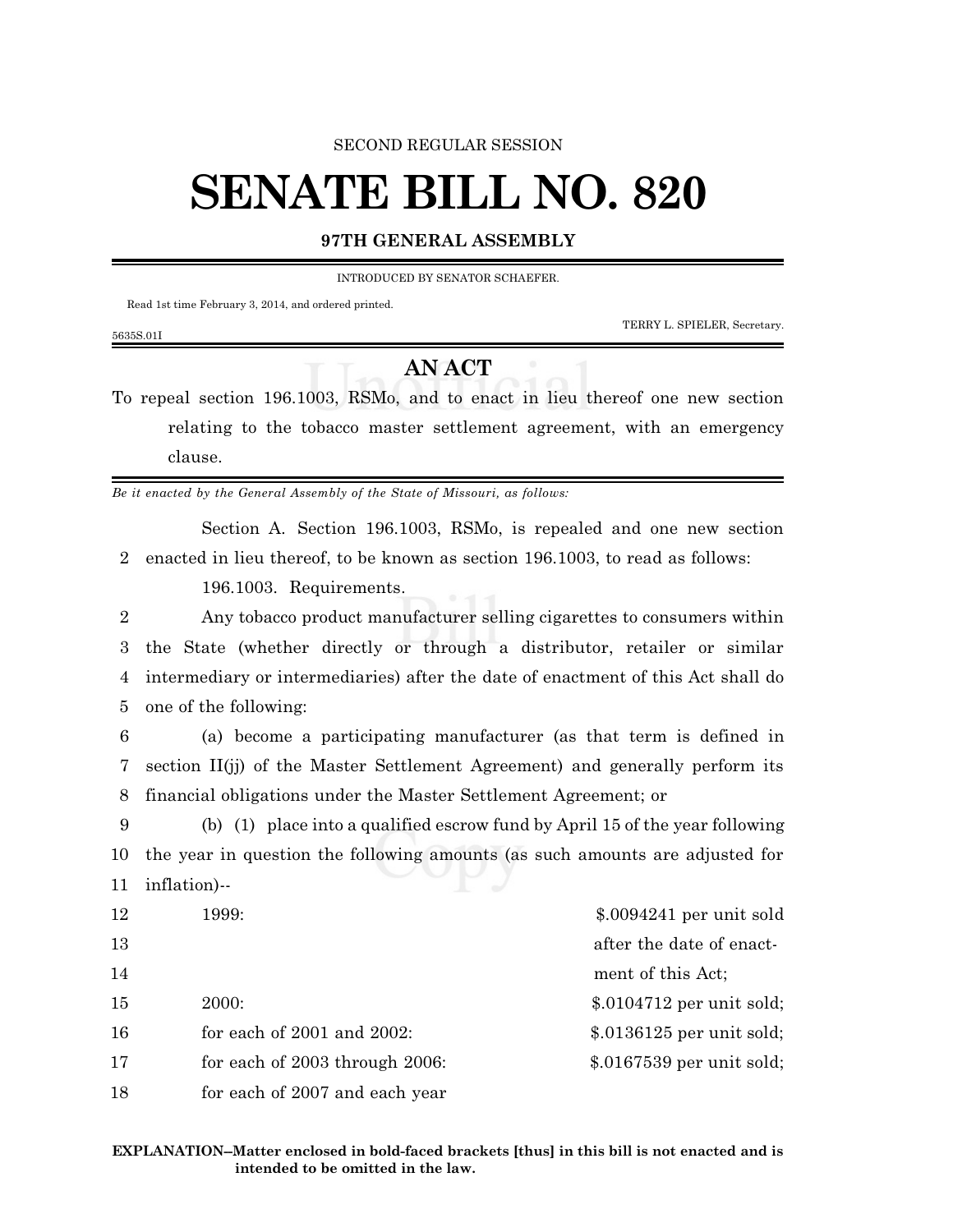19 thereafter:  $\frac{19}{20188482}$  per unit sold. (2) A tobacco product manufacturer that places funds into escrow pursuant to paragraph (1) shall receive the interest or other appreciation on such funds as earned. Such funds themselves shall be released from escrow only under the following circumstances--

 (A) to pay a judgment or settlement on any released claim brought against such tobacco product manufacturer by the State or any releasing party located or residing in the State. Funds shall be released from escrow under this subparagraph (i) in the order in which they were placed into escrow and (ii) only to the extent and at the time necessary to make payments required under such judgment or settlement;

 (B) to the extent that a tobacco product manufacturer establishes that the amount it was required to place into escrow **on account of units sold in the State** in a particular year was greater than the **[**State's allocable share of the total payments that such manufacturer would have been required to make in that year under the Master Settlement Agreement (as determined pursuant to section IX(i)(2) of the Master Settlement Agreement, and before any of the adjustments or offsets described in section IX(i)(3) of that Agreement other than the Inflation Adjustment)**] Master Settlement Agreement payments, as determined under section IX(i) of that Agreement including after final determination of all adjustments, that such manufacturer would have been required to make on account of such units sold** had it been a participating manufacturer, the excess shall be released from escrow and revert back to such tobacco product manufacturer; or

 (C) to the extent not released from escrow under subparagraphs (A) or (B), funds shall be released from escrow and revert back to such tobacco product manufacturer twenty-five years after the date on which they were placed into escrow.

 (3) Each tobacco product manufacturer that elects to place funds into escrow pursuant to this subsection shall annually certify to the Attorney General that it is in compliance with this subsection. The Attorney General may bring a civil action on behalf of the State against any tobacco product manufacturer that fails to place into escrow the funds required under this section. Any tobacco product manufacturer that fails in any year to place into escrow the funds required under this section shall--

(A) be required within 15 days to place such funds into escrow as shall